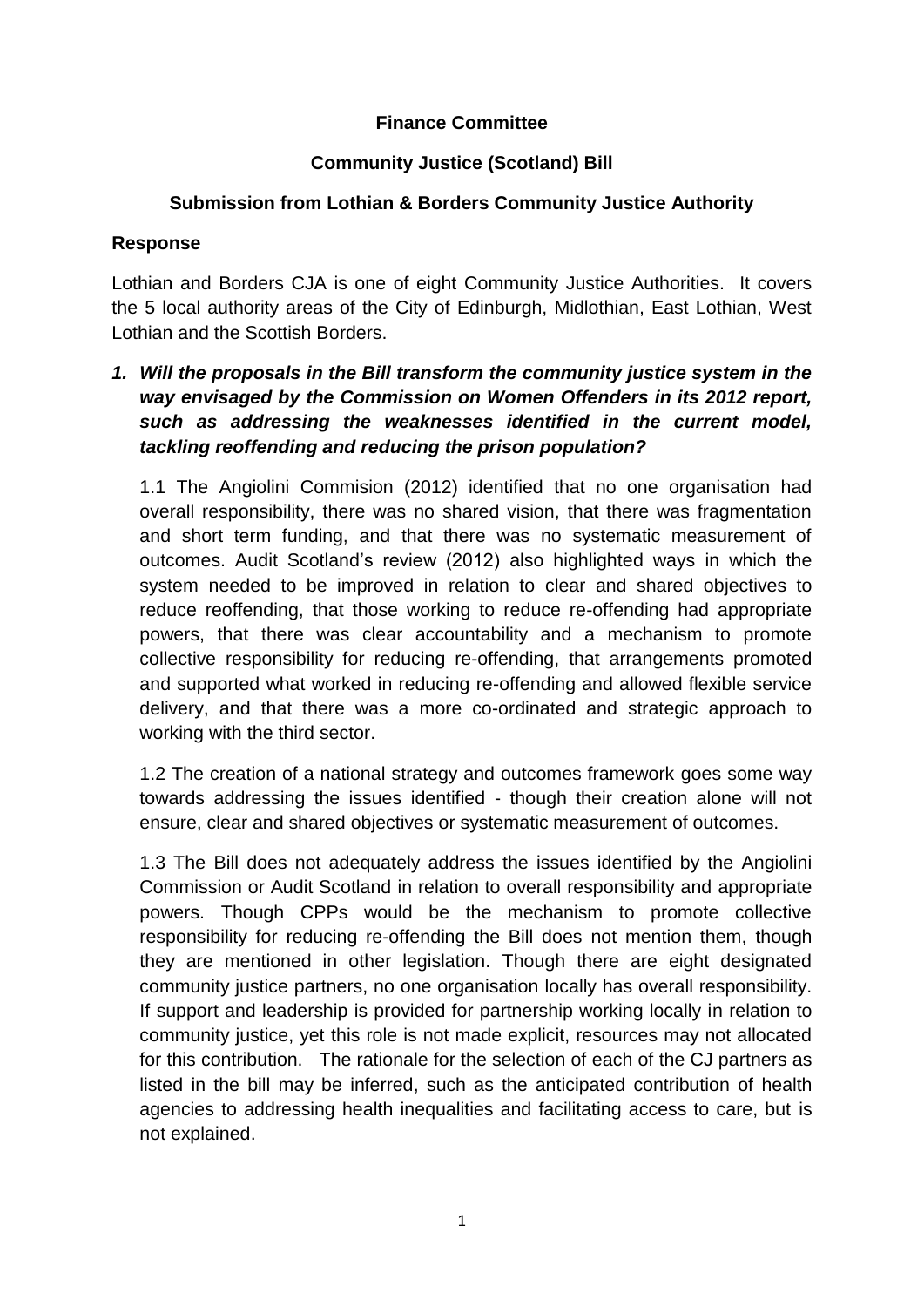1.4 Bill does not address prevention and early intervention which is evident in the definition of an offender. This will hamper efforts to reduce re-offending and reduce the prison population.

1.5 The Bill makes little mention of the contribution of the third sector.

# *2. Are you content that the definition of 'community justice' in the Bill is appropriate?*

2.1 The definition of community justice in the Bill focuses on offenders rather than offending and the definition of offenders as "persons who have at any time been convicted of an offence" does not allow for a greater focus on prevention and early intervention in line with the recommendations of the Christie Commission. At the same time, the definition does not clearly identify the public protection and risk management aspects of community justice.

- *3. Will the proposals for a new national body (Community Justice Scotland) lead to improvements in areas such as leadership, oversight, identification of best practice and the commissioning of services?*
	- 3.1Community Justice Scotland will be required to work across 32 areas and with multiple agencies, building and maintaining constructive relationships, maintaining oversight of planning, implementation and analysis of outcomes including identification of best practice, driving improvement and addressing under performance. This will be a significant challenge.
	- 3.2The Bill indicates that existing accountability lines for individual community justice partners would remain. The main mechanism described by which CJS would engage with community justice partners around performance improvement is in its assessment of performance and recommendations for improvement action. There will be a need for further discussion about how CJS would support performance improvement locally and nationally.
	- 3.3How will the specific contribution of CJS to outcomes improvement nationally be assessed?
	- 3.4In carrying out commissioning, CJS will need to ensure that there is coherence with local commissioning decisions, which may be challenging to ascertain (see 3.1 above).

# *4. Taking into account the reforms set out in the Community Empowerment (Scotland) Bill relating to Community Planning Partnerships, will Community Justice Partners have the powers, duties and structures required to effectively perform their proposed role in relation to community justice?*

4.1The Community Empowerment (Scotland) Bill sets a helpful foundation for ensuring that there is wide participation in community planning. However, the Community Justice (Scotland) Bill makes little mention of engagement and involvement of the third sector or to the role of elected members, only to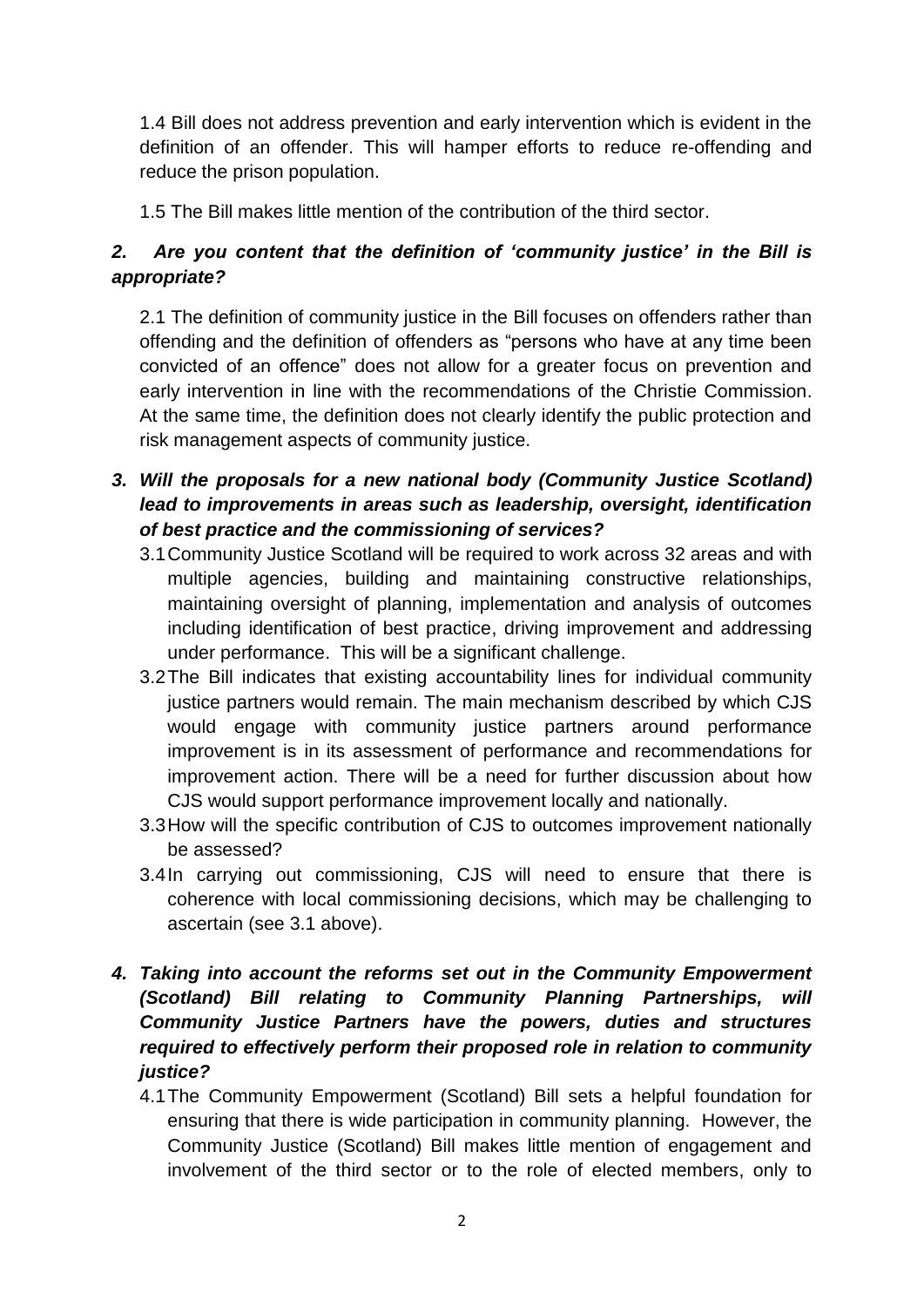community bodies or persons that community justice partners consider appropriate (18) (b) (ii) (iii).

- 4.2It does not identify CPP responsibility for providing leadership to or delivering community justice.
- 4.3The relationship between Community Justice Outcome Improvement Plans and Local Outcomes Improvement Plans, as described in the Community Empowerment Bill, needs to be further clarified. It is not explained how these will be integrated or aligned including the reporting requirements.
- *5. Does the Bill achieve the right balance between national and local responsibility?*
	- 5.1Further clarification would be needed about expectations on the roles and responsibilities of the designated partners locally, especially given that some are regional or national bodies, the means by which Community Justice Scotland would support or drive improvement locally and how their own performance would be assessed.
	- 5.2Ensuring that local partners/partnerships have adequate resources to undertake the

activities set out in the Bill is also important.

#### *6. Will the proposed reforms support improvement in terms of:*

(a) leadership, strategic direction and planning?

6.1 Improvements in leadership, strategic direction and planning could be anticipated locally and nationally under this model. However, locally it will depend on the commitment and engagement of partners, not just those designated, and nationally will depend on how effectively Community Justice Scotland functions and acceptance of their role by local partners. It may depend on the division of responsibilities between Community Justice Scotland and Scottish Government. The engagement of key stakeholders and partners, whose role is not described in the Bill, namely third sector partners, Crown Office and Procurator Fiscal Service and elected members will also be critical. It will also depend on the quality and timely publication of the national strategy and outcomes framework.

#### (b) consultation and accountability?

6.2 It will depend on how well consultation is carried out including who is consulted.

6.3 See 3.2. There are 8 designated partners with no identified lead agency locally. Clarification is needed about how Community Justice Scotland itself would be assessed in relation to the fulfilment of its functions nationally.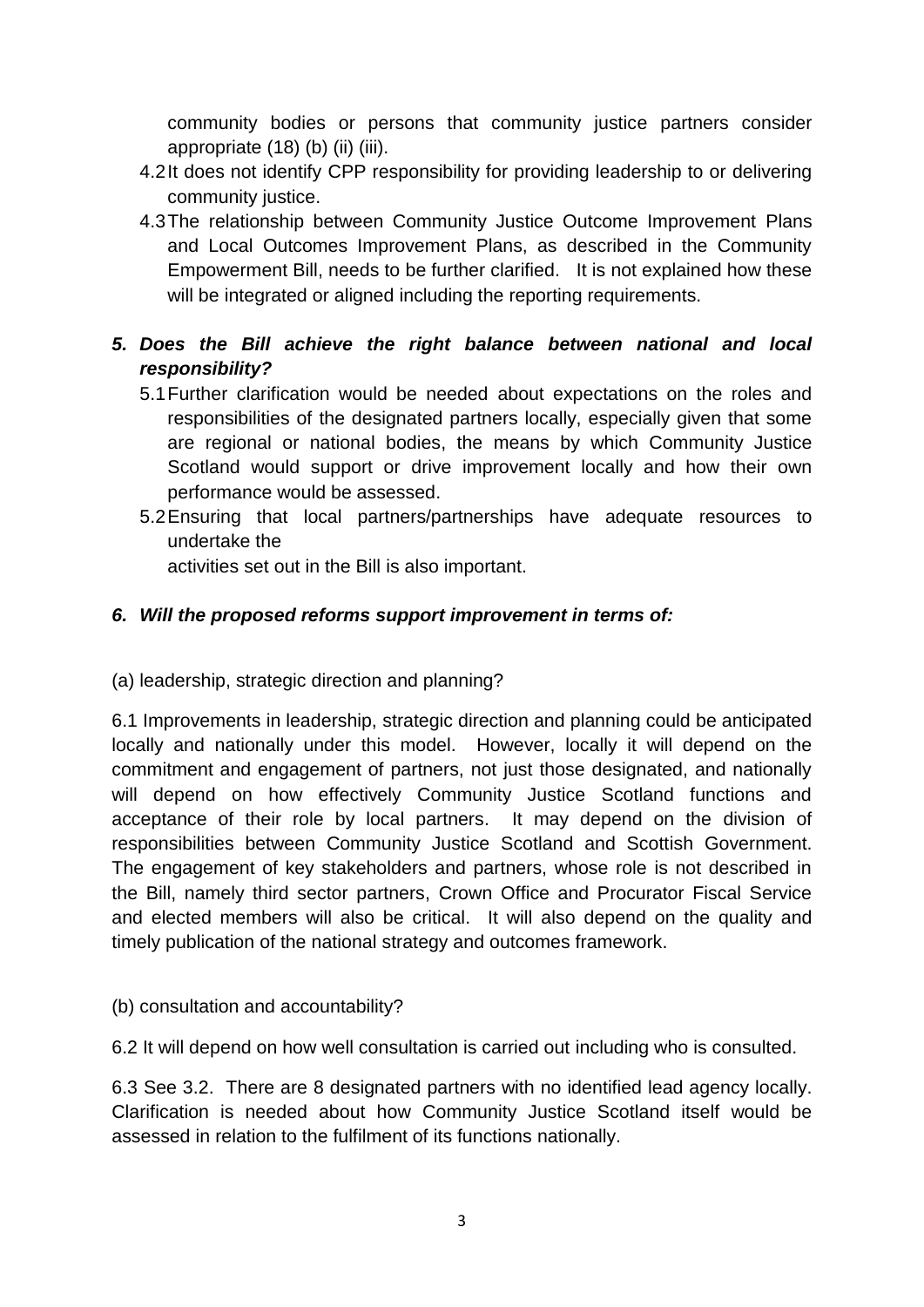#### (c) partnership and collaboration?

6.4 The Bill identifies partners, assuming partnership and collaboration will follow. The roles and responsibilities and organisational arrangements of the designated partners differ. Some will find it difficult to fully engage locally. There are key partners that need to be identified and roles clarified: the third sector and Crown Office and Procurator Fiscal Service.

#### (d) commissioning of services and achieving best value for money?

6.5 There is little detail about when commissioning would be carried out locally or nationally, in particular, how Community Justice Scotland might negotiate and agree with 32 areas, services that may be commissioned across areas to achieve better value for money or how sufficiently robust information on service needs, quality and outcomes would be forthcoming to allow value for money to be given proper consideration. Unit cost calculations are being undertaken as one component but this has been a difficult exercise with wide variation. The work on a new funding formula is at a relatively early stage and it will affect commissioning ambitions.

# *7. Are the resources, as set out in the Financial Memorandum, sufficient to transform the community justice system in the way envisaged by the Commission on Women Offenders in its 2012 report?*

7.1 Section 27 funds are currently allocated by Community Justice Authorities to support community justice delivery. These are not included in the Financial Memorandum. The impact on distribution of S27 monies of the new funding formula under development as part of the redesign is unknown at this time. It is also not known if future funding arrangements will address issues of fragmentation and short term funding highlighted by the Angiolini Commission.

7.2 Without the functional analysis carried out, it is difficult to comment on whether the budget of £2.2m for Community Justice Scotland is an appropriate figure or not.

7.3 It is clear that the funding provided for up to 3 years to local partners of £1.6m to support the transition to the new arrangements is much needed in terms of enabling partnership development and planning. It is difficult to see how funding of these functions could be absorbed by partners after the initial 3 year funding period. There are concerns that the under-funding of CJAs as outlined in the Audit Scotland report would continue under the new model.